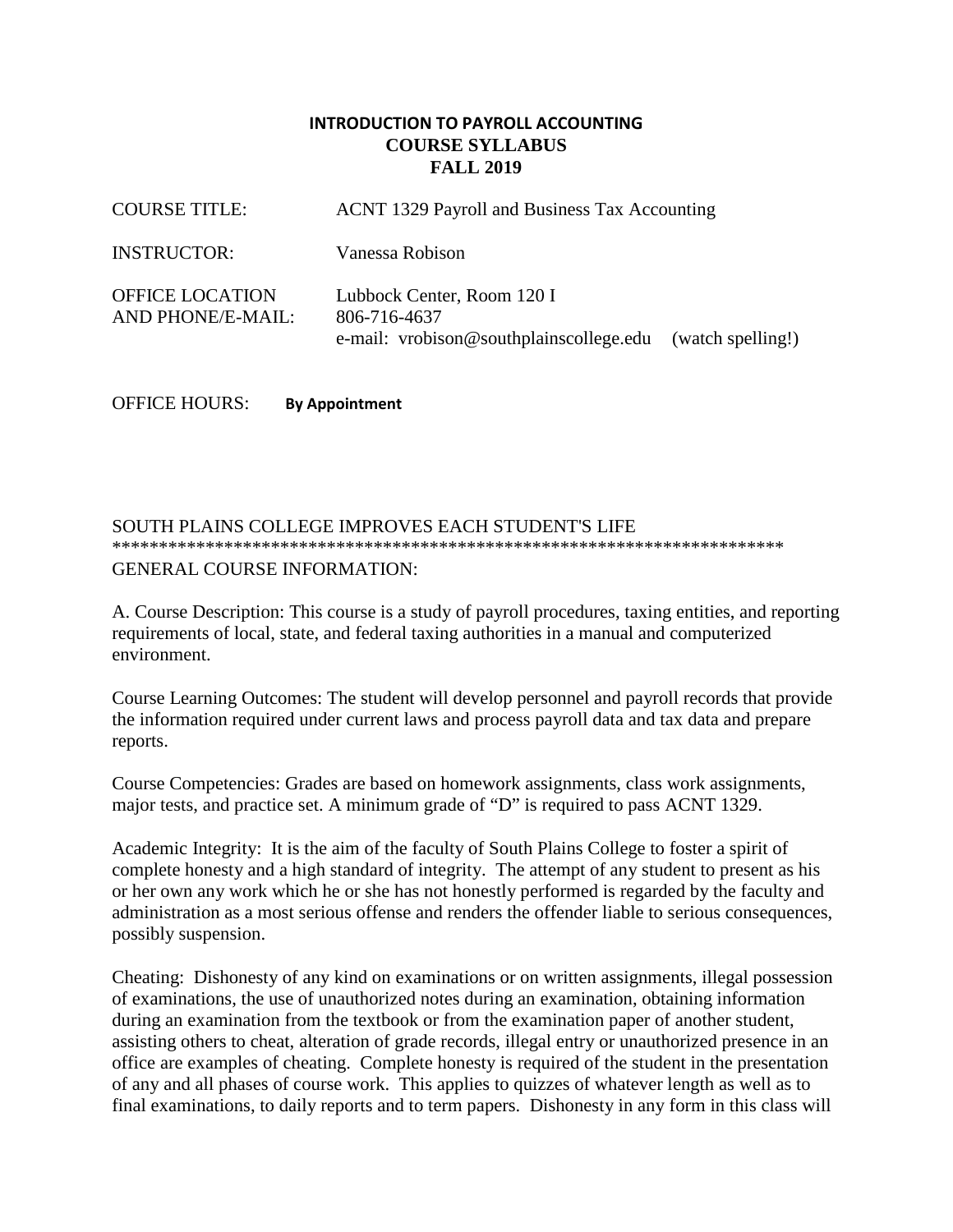result in immediate dismissal and an "F" as the final grade.

Dishonesty in any form in this class will result in immediate dismissal and an F as the final grade.

SCANS and Foundation Skills. The Secretary's Commission on Achieving Necessary Skills (SCANS) was appointed by the Secretary of Labor to determine the skills that young people need to succeed in the world of work. The purpose is to encourage a high-performance economy characterized by high-skill, high-wage employment. Eleven skill areas were identified by the Commission. The Foundation Skills involve reading, writing, and mathematics. The other eight areas refer to workplace skills, such as working with clients and co-workers. POFT 2312 identifies the following:

Foundation Skills: 1, 2, 3, 4, 5, 6, 7, 8, 9, 10, 11, 12, 13, 14, 15, 16, 17 Workplace Skills: 1, 2, 3, 5, 6, 7, 15, 16, 19

Verification of Workplace Competencies: This course will provide practical experience involving payroll procedures, taxing entities, and reporting requirements of local, state, and federal taxing authorities in a manual and computerized environment. This course assimilates information/skills from other courses in the Accounting Associate program, which includes ACCT 2288 as a capstone experience.

# II. SPECIFIC COURSE/ INSTRUCTOR REQUIREMENTS

We will be using 2019 Payroll Accounting by Bieg and Toland. You can purchase "Cengage Unlimited" at the bookstore, or purchase at cengage.com. More than likely you are enrolled in another course that uses Cengage Unlimited as well. YOU ONLY PURCHASE Cengage ONE TIME for the semester. Once register your Cengage Unlimited, you will find your course in the menu. You will access all materials for the course through Blackboard however. Here is a statement from the publisher:

The materials required for this course and any others using Cengage products are included in ONE Cengage Unlimited subscription. For \$119.99 per semester, you get access to ALL Cengage online textbooks, platforms, study tools and more—in one place. \$7.99 print textbook rentals are also available. Ask for Cengage Unlimited in the bookstore or visit **[cengage.com/unlimited](https://www.cengage.com/unlimited/)**.

Attendance Policy: Attendance is a part of your grade. You should be logging on to your Blackboard class at least twice a week.

Students who enroll in a course but have "Never Attended" by the official census date, as reported by the faculty member, will be administratively dropped by the Office of Admissions and Records. A student who does not meet the attendance requirements of a class as stated in the course syllabus and does not officially withdraw from that course by the official census date of the semester, may be administratively withdrawn from that course and receive a grade of "X" or "F" as determined by the instructor.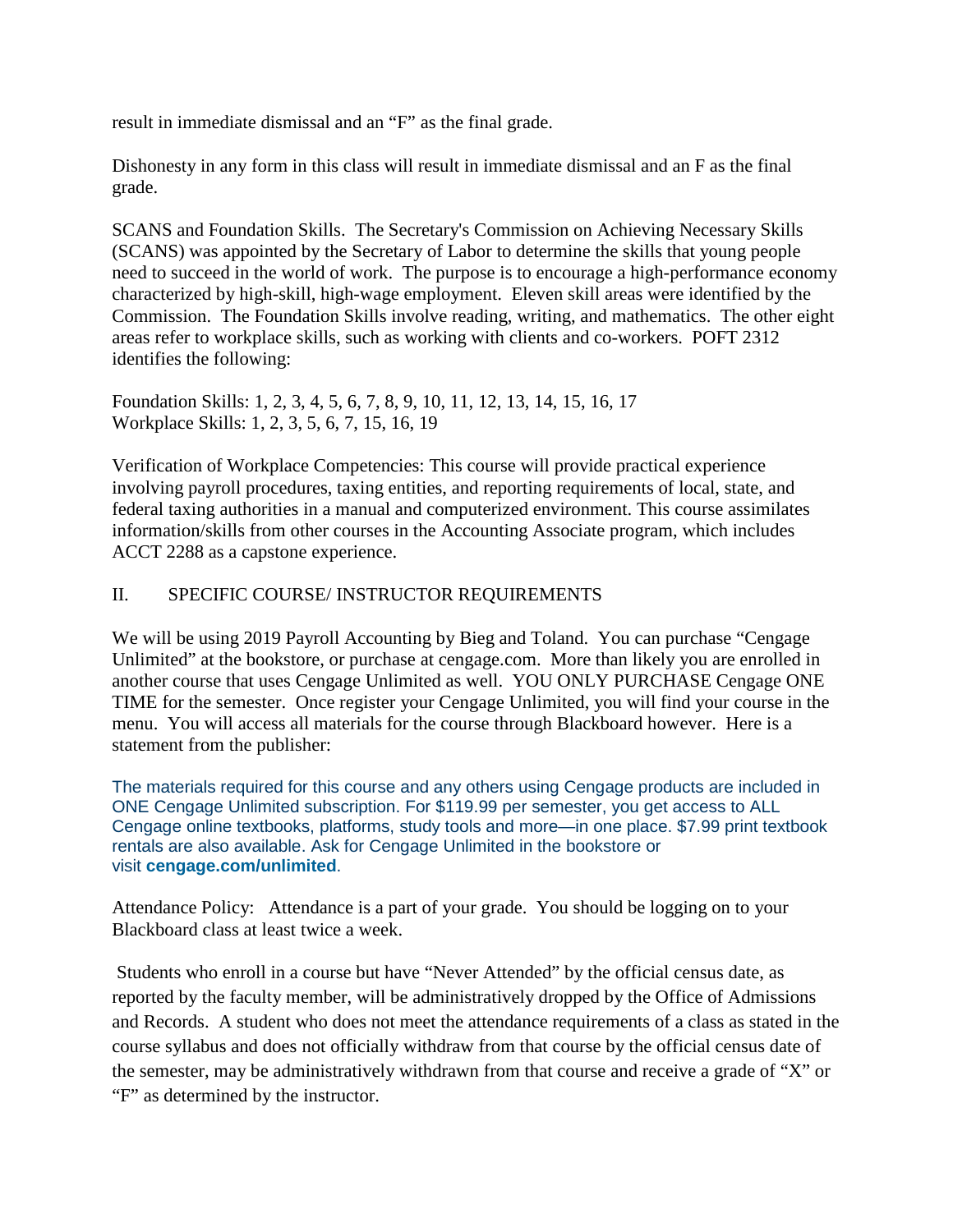It is the student's responsibility to verify administrative drops for excessive absences through MySPC using his or her student online account. If it is determined that a student is awarded financial aid for a class or classes in which the student never attended or participated, the financial aid award will be adjusted in accordance with the classes in which the student did attend/participate and the student will owe any balance resulting from the adjustment.

Examination Policy: Students should make every effort to be present on exam days since **NO MAKE-UP EXAMS WILL BE GIVEN**; however, the lowest test grade of the semester will be dropped to allow for one absence. Grading Policy/Procedure and/or Methods of Evaluation:

The student's final grade will be derived from the following scale:

| Discussion Boards and Assignments | .50% |
|-----------------------------------|------|
| Exams                             | 50%  |

Grading Scale-

 $A = 90-100$  $B = 80 - 89$  $C = 70 - 79$  $D = 60 - 69$  $F =$ Under 60

COURSE OUTLINE (Complete outline will be posted on Blackboard)

UNIT 1 THE NEED FOR PAYROLL AND PERSONNEL RECORDS

- UNIT 2 COMPUTING WAGES AND SALARIES
- UNIT 3 SOCIAL SECURITY TAXES
- UNIT 4 INCOME TAX WITHHOLDING
- UNIT 5 UNEMPLOYMENT COMPENSATION TAXES
- UNIT 6 ANALYZING AND JOURNALIZING PAYROLL TRANSACTIONS
- UNIT 7 PAYROLL PROJECT (to be discussed)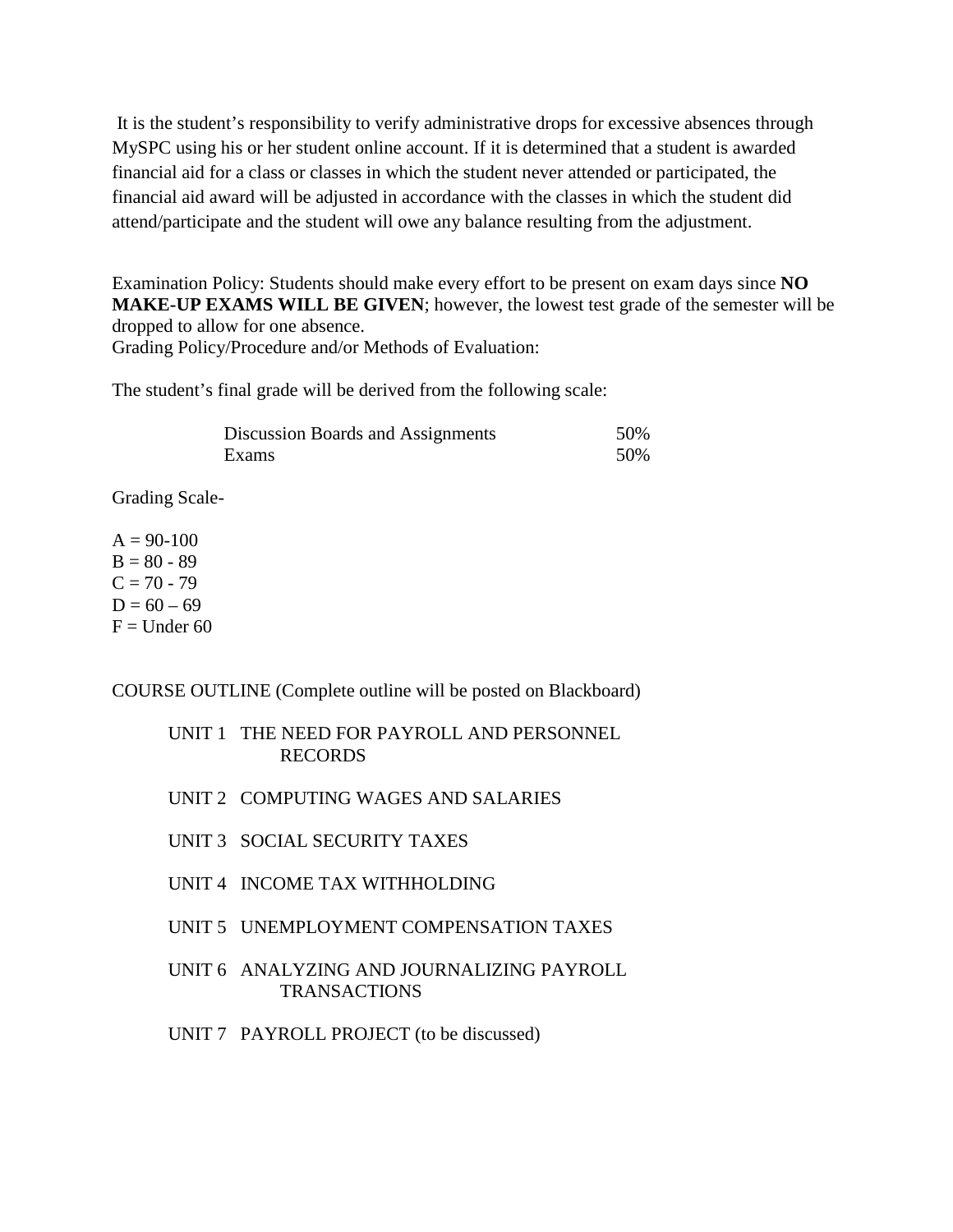ACCOMMODATIONS: EQUAL OPPORTUNITY: South Plains College strives to accommodate the individual needs of all students in order to enhance their opportunities for success in the context of a comprehensive community college setting. It is the policy of South Plains College to offer all educational and employment opportunities without regard to race, color, national origin, religion, gender, disability or age.

# **Diversity Statement**

In this class, the teacher will establish and support an environment that values and nurtures individual and group differences and encourages engagement and interaction. Understanding and respecting multiple experiences and perspectives will serve to challenge and stimulate all of us to learn about others, about the larger world and about ourselves. By promoting diversity and intellectual exchange, we will not only mirror society as it is, but also model society as it should and can be.

# **Disabilities Statement**

Students with disabilities, including but not limited to physical, psychiatric, or learning disabilities, who wish to request accommodations in this class should notify the Disability Services Office early in the semester so that the appropriate arrangements may be made. In accordance with federal law, a student requesting accommodations must provide acceptable documentation of his/her disability to the Disability Services Office. For more information, call or visit the Disability Services Office at Levelland (Student Health & Wellness Office) 806-716- 2577, Reese Center (Building 8) 806-716-4675, or Plainview Center (Main Office) 806-716- 4302 or 806-296-9611.

# **Non-Discrimination Statement**

South Plains College does not discriminate on the basis of race, color, national origin, sex, disability or age in its programs and activities. The following person has been designated to handle inquiries regarding the non-discrimination policies: Vice President for Student Affairs, South Plains College, 1401 College Avenue, Box 5, Levelland, TX 79336. Phone number 806- 716-2360.

# **Title IX Pregnancy Accommodations Statement**

If you are pregnant, or have given birth within six months, Under Title IX you have a right to reasonable accommodations to help continue your education. To activate accommodations you must submit a Title IX pregnancy accommodations request, along with specific medical documentation, to the Director of Health and Wellness. Once approved, notification will be sent to the student and instructors. It is the student's responsibility to work with the instructor to arrange accommodations. Contact Chris Straface, Director of Health and Wellness at 806-716- 2362 or email [cstraface@southplainscollege.edu](mailto:cstraface@southplainscollege.edu) for assistance.

V. ELECTRONIC ASSIGNMENTS: This class will involve the use of the Internet and some access to discussion groups, forums, bulletin boards, e-mail programs and/or chat rooms in order to complete the objectives of this class. Topics

assigned by the instructor will be relevant to the objectives of this course.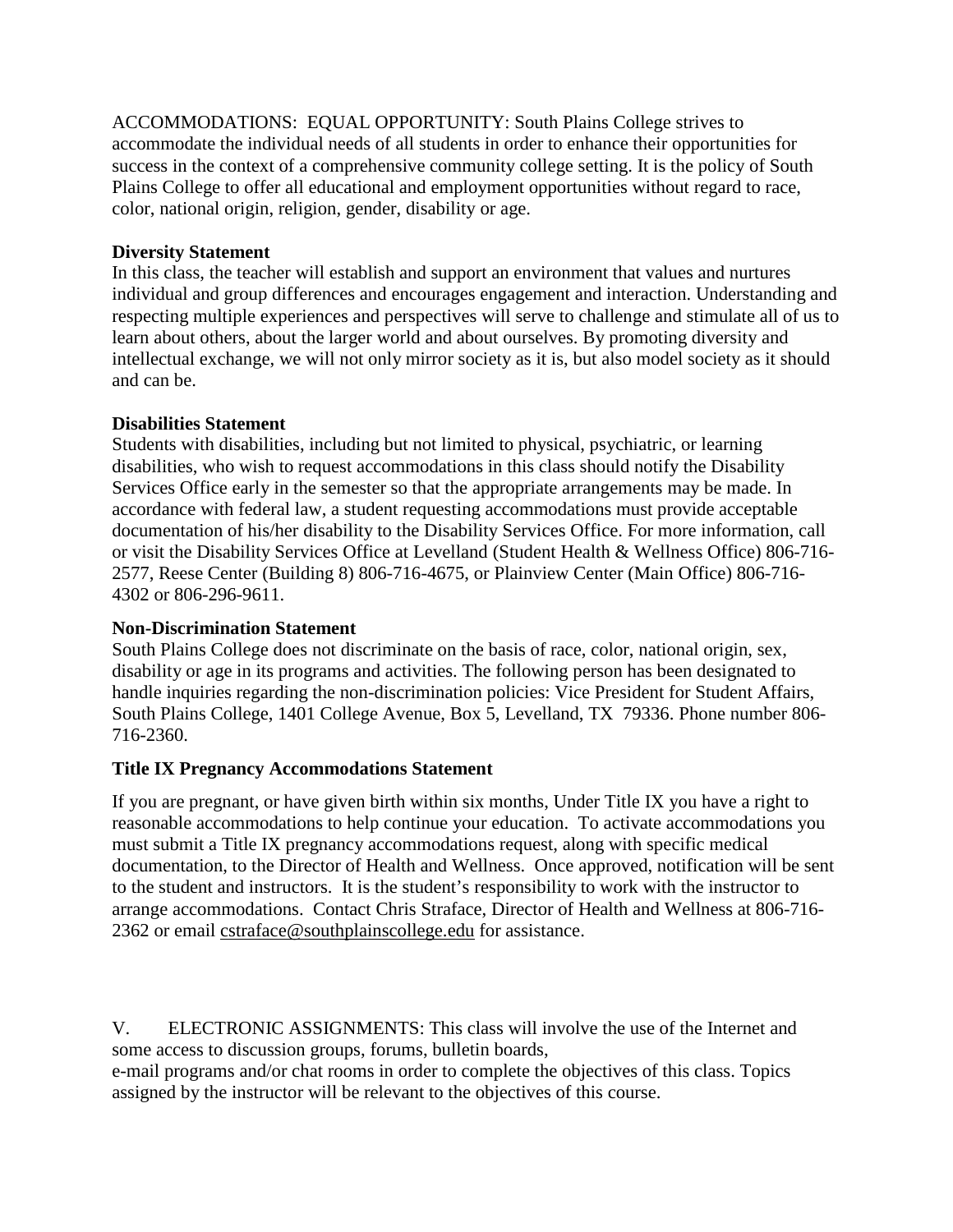DISCLAIMER: "This is to notify you that the materials you may be accessing in chat rooms, bulletin boards or unofficial web pages are not officially sponsored by South Plains College. The United States Constitution rights of free speech apply to all members of our community regardless of the medium used. We disclaim all liability for data, information or opinions expressed in these forums.

### **SCANS COMPETENCIES**

### **RESOURCES**: Identifies, organizes, plans and allocates resources.

- C-1 **TIME**--Selects goal--relevant activities, ranks them, allocates time, and prepares and follows schedules.
- C-2 **MONEY**--Uses or prepares budgets, makes forecasts, keeps records, and makes adjustments to meet objectives<br>C-3 **MATERIALS & FACILITIES**-Acquires, stores, allocates, and uses materials or space efficiently.
- MATERIALS & FACILITIES-Acquires, stores, allocates, and uses materials or space efficiently.

C-4 **HUMAN RESOURCES**--Assesses skills and distributes work accordingly, evaluates performances and provides feedback.

#### **INFORMATION: Acquires and Uses Information**

- C-5 Acquires and evaluates information.
- C-6 Organizes and maintains information.<br>C-7 Interprets and communicates informa
- Interprets and communicates information.
- C-8 Uses computers to Process information.

### **INTERPERSONAL--Works With Others**

- C-9 Participates as members of a team and contributes to group effort.
- C-10 Teaches others new skills.
- C-11 Serves clients/customers--works to satisfy customer's expectations.
- C-12 Exercises leadership--communicates ideas to justify position, persuades and convinces others, responsibly challenges existing procedures and policies.
- C-13 Negotiates-Works toward agreements involving exchanges of resources resolves divergent interests.
- C-14 Works with Diversity-Works well with men and women from diverse backgrounds.

### **SYSTEMS--Understands Complex Interrelationships**

C-15 Understands Systems--Knows how social, organizational, and technological systems work and operates effectively with them

C-16 Monitors and Correct Performance-Distinguishes trends, predicts impacts on system operations, diagnoses systems' performance and corrects malfunctions.

C-17 Improves or Designs Systems-Suggests modifications to existing systems and develops new or alternative systems to improve performance.

#### **TECHNOLOGY--Works with a variety of technologies**

C-18 Selects Technology--Chooses procedures, tools, or equipment including computers and related technologies.

C-19 Applies Technology to Task-Understands overall intent and proper procedures for setup and operation of equipment.<br>C-20 Maintains and Troubleshoots Equipment-Prevents, identifies, or solves problems with equipment, inc

Maintains and Troubleshoots Equipment-Prevents, identifies, or solves problems with equipment, including

computers and other technologies.

### **FOUNDATION SKILLS**

#### **BASIC SKILLS--Reads, writes, performs arithmetic and mathematical operations, listens and speaks**

F-1 Reading--locates, understands, and interprets written information in prose and in documents such as manuals, graphs, and schedules.

F-2 Writing-Communicates thoughts, ideas, information and messages in writing, and creates documents such as letters, directions, manuals, reports, graphs, and flow charts.

- F-3 Arithmetic--Performs basic computations; uses basic numerical concepts such as whole numbers, etc.
- F-4 Mathematics--Approaches practical problems by choosing appropriately from a variety of mathematical techniques.
- F-5 Listening--Receives, attends to, interprets, and responds to verbal messages and other cues.
- F-6 Speaking--Organizes ideas and communicates orally.

### **THINKING SKILLS--Thinks creatively, makes decisions, solves problems, visualizes, and knows how to learn and reason**

F-7 Creative Thinking--Generates new ideas.

F-8 Decision-Making--Specifies goals and constraints, generates alternatives, considers risks, and evaluates and chooses best alternative.

F-9 Problem Solving--Recognizes problems and devises and implements plan of action.